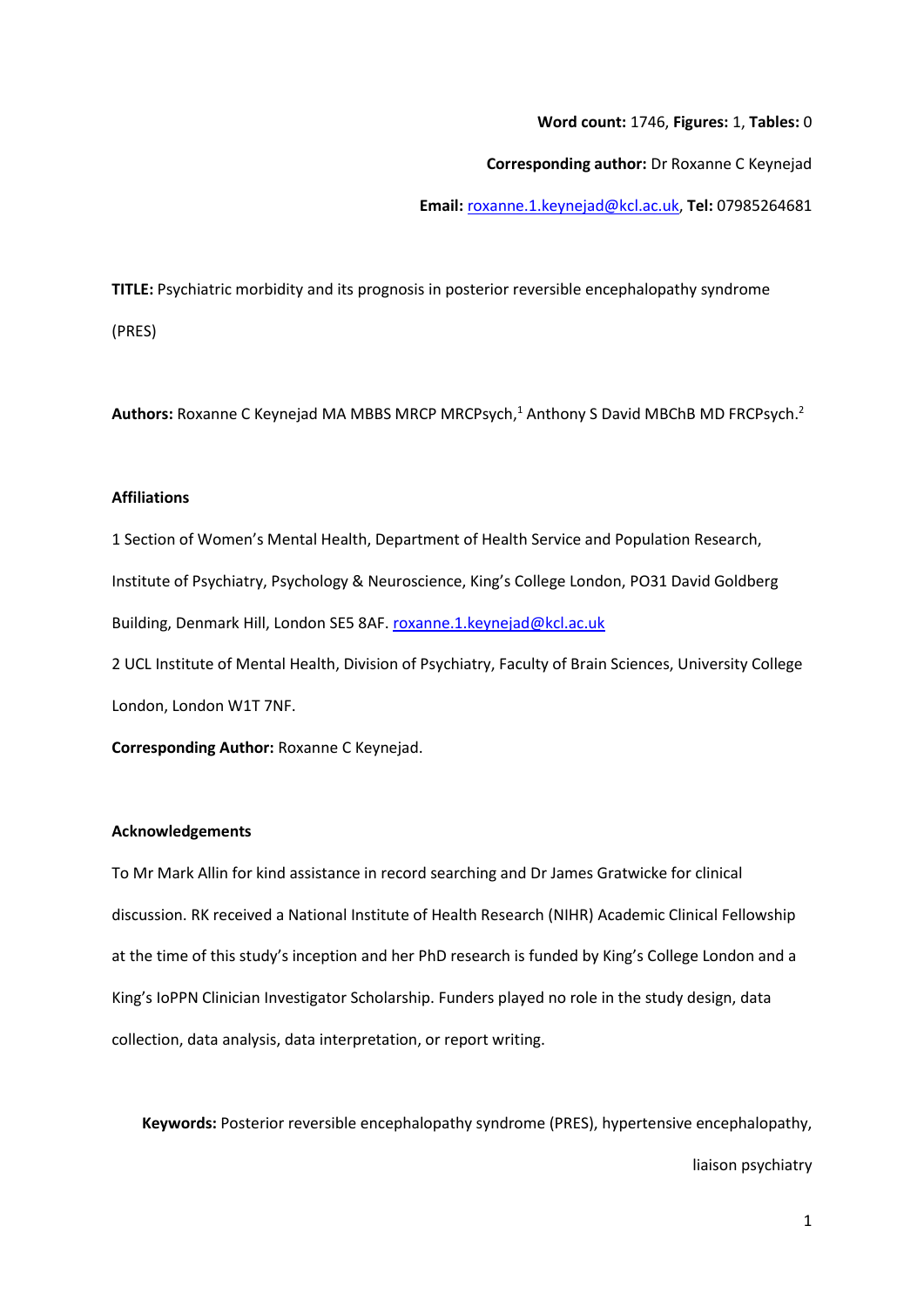# **ABSTRACT**

Posterior reversible encephalopathy syndrome (PRES) is a clinically and radiologically-diagnosed disorder characterised by subcortical vasogenic cerebral oedema. To date, its presentation has been described through summarised neurological categories, such as seizures, headaches, 'confusion' and 'altered mental function'.

This retrospective case series identified all clinically-confirmed, radiologically-diagnosed PRES cases treated in a large teaching hospital from 2010-2019. The hospital clinical radiology information system was searched for "reversible encephalopathy", after which scan reports and clinical records were audited. The study was authorised by South London and Maudsley NHS Foundation Trust's Clinical Audit and Effectiveness Team.

Forty-seven confirmed cases were identified. Seizures (81%) and reduced consciousness (62%) were the commonest presentations. Radiological abnormalities were most commonly bilateral (94%), asymmetrical (57%) and affected occipital (85%), parietal (79%), frontal (43%), temporal (36%) and cerebellar (26%) regions. Acute hypertension (72%; mean blood pressure 185/109 mmHg) and drug toxicity (57%) were common suspected precipitants (30% tacrolimus, 22% ciclosporin); sepsis occurred in 47% of cases. A sub-group (38%) had contact with psychiatric services (out of all 47 cases, 15% premorbid, 21% during PRES admission, 21% post-discharge). They were more often female (83 vs. 70%) and somewhat older (median age: 44 vs. 39 years), with higher total mortality (33 vs. 28%). Commonest reasons for psychiatric referral were addictions, acute psychosis, depression, suicidality and refusing treatment.

Multidisciplinary staff should consider PRES as a rare organic differential diagnosis for acute mental state changes. Physicians treating PRES should be aware of elevated rates of post-PRES psychiatric symptoms and consider whether psychiatric input would enhance recovery.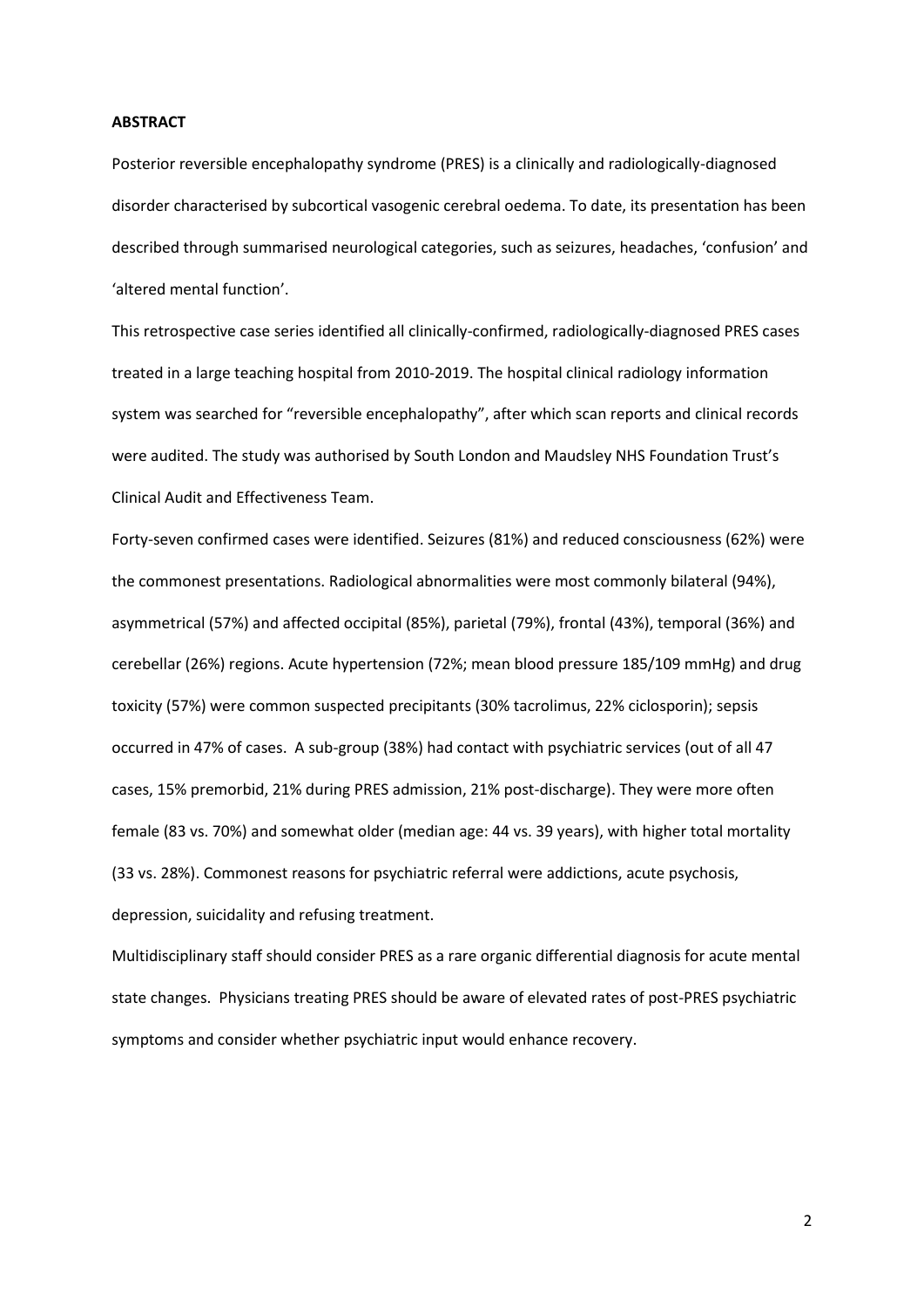#### **TEXT**

## **Introduction**

Posterior reversible encephalopathy syndrome (PRES) is clinically and radiologically-diagnosed, characterised by subcortical vasogenic cerebral oedema, with characteristic neuroimaging appearances. Its commonest known precipitants are drug toxicity,{1} hypertension, sepsis,{2} preeclampsia and auto-immune disease. A review of 20 years' literature highlighted unanswered questions about PRES' underlying pathophysiology, diagnostic criteria and prognosis.{3} The importance of clinical suspicion has been emphasised{4} but presenting symptom descriptions have been confined to summarised neurological categories, such as seizures, headaches, 'confusion' and 'altered mental function'.{5-7} Studies of the psychiatric sequelae of PRES and its mental health comorbidity are absent from the literature.

Following the description of new neuropsychiatric syndromes such as anti-NMDA receptor encephalitis,{8} interest in potentially reversible 'organic' aetiologies of psychiatric presentations has expanded markedly.{9,10} Research on psychiatric outcomes of acute neurological disorders is wellestablished but recent work on encephalitides is noteworthy, reporting high rates of anger, anxiety, mood swings and low mood.{11} For example, a large, population-based retrospective cohort study found elevated risk ratios (RR) for bipolar affective disorder (RR=6.34), psychotic (3.48), depressive (1.88) and anxiety disorders (1.46) post-encephalitis.{12} Comorbid psychiatric disorders are associated with worse quality of life in a range of neurological disorders, including multiple sclerosis  $\{x\}$ , epilepsy  $\{y\}$  and migraine  $\{z\}$ .

Based on clinical experience, we hypothesised that a proportion of patients diagnosed with PRES develop psychiatric symptoms during and after the acute illness. We sought to identify all cases of radiologically-diagnosed PRES in a large teaching hospital over a nine-year period, to audit psychiatric precipitants, symptoms and sequelae, alongside clinical and aetiological correlates.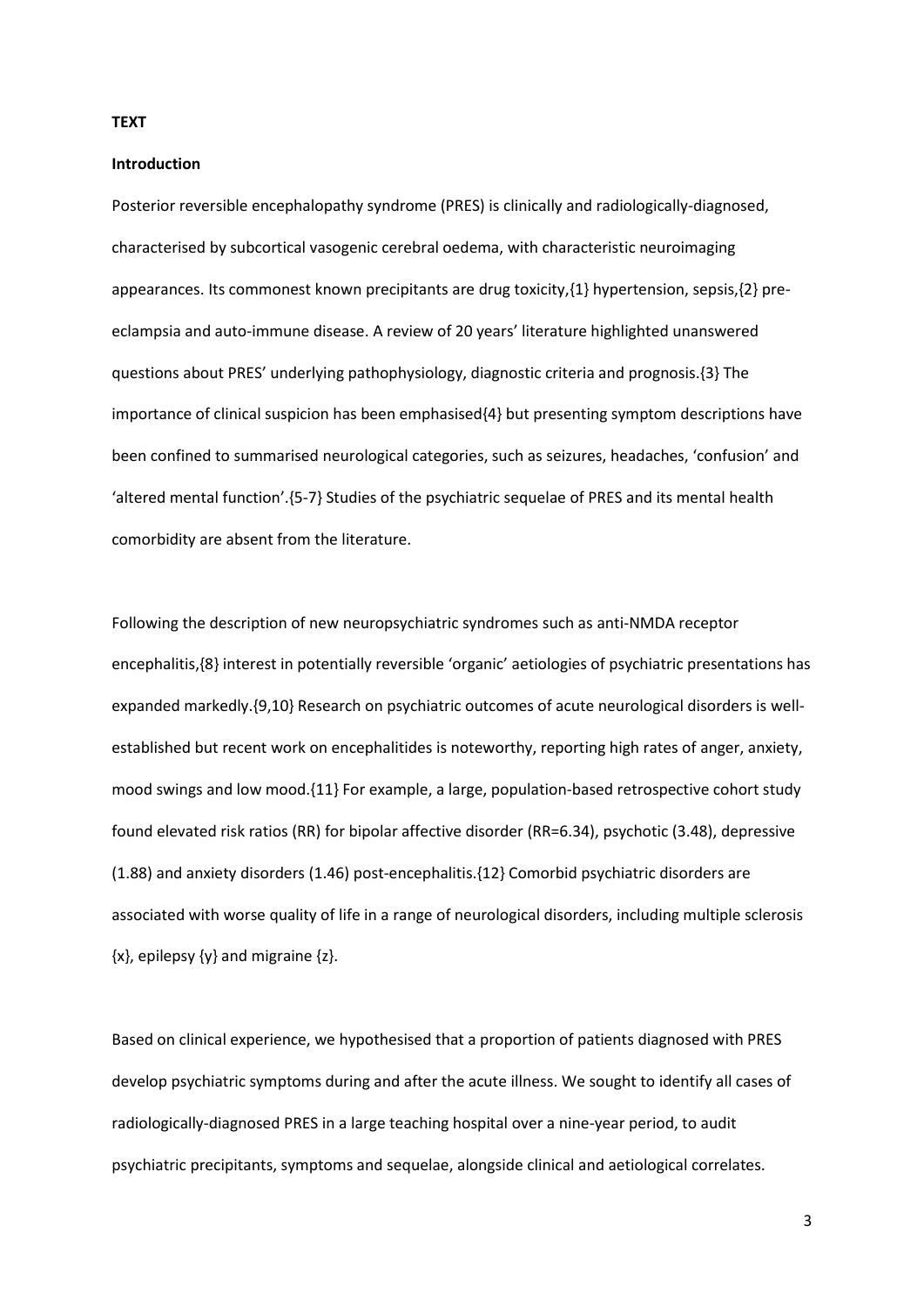## **Methods**

We report a retrospective case series conducted in the liaison neuropsychiatry service of a large south London teaching hospital serving four south London boroughs, of PRES cases presenting between April 2010 and April 2019. The study was authorised by South London and Maudsley NHS Foundation Trust's Clinical Audit and Effectiveness Team on 16/06/2016. We retrieved records from the hospital's clinical radiology information system using the search term "reversible encephalopathy" to address disambiguation problems with "PRES". For each patient where a scan report mentioned "reversible encephalopathy", we reviewed clinical and radiological records to determine whether PRES was ultimately the confirmed diagnosis. We audited those cases' clinical records using a piloted data collection form and entered pseudonymised data into a spreadsheet stored in password-protected hard drives.

## **Results**

## *Case detection*

Of an initial 123 results, 69 were excluded at initial screening, as duplicates (n=18), not having a scan recorded (n=13) or PRES being ruled-out radiologically (n=38); see Figure 1. Of 53 clinical notes reviewed, we excluded seven where the ultimate clinical or radiological impression was not PRES. Forty-seven were included in the final sample, including one which was reported by the neurology team.

### *Demographics*

Of 47 included cases, 33 (70%) were female, with median age 39 years at presentation (range: 5-74 years).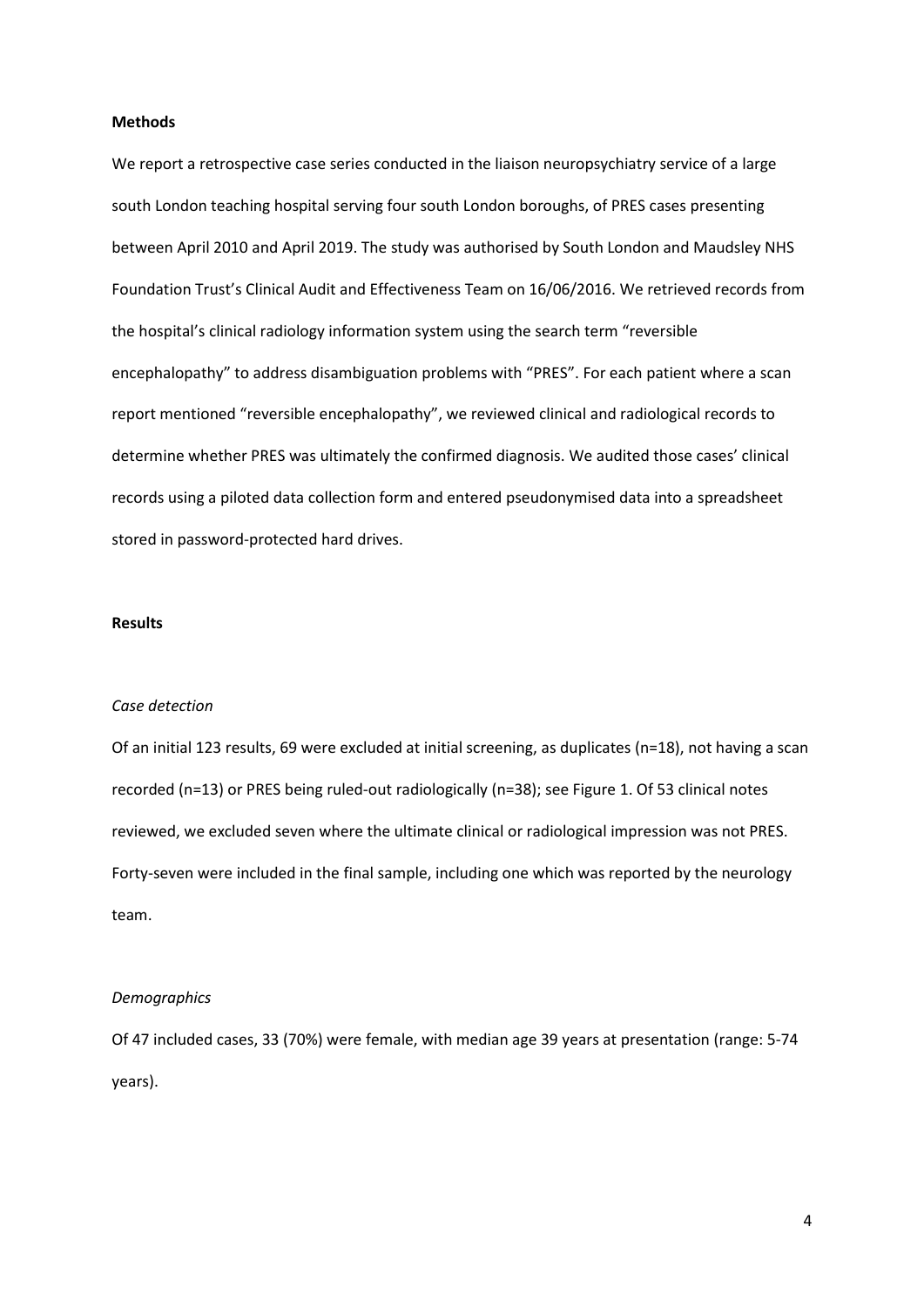#### *Neuroimaging*

Radiological reports indicated that abnormalities were bilateral in 44 (94%) cases, of which 25 (57%) were asymmetrical. Grey matter involvement was mentioned in 23 (49%) reports and abnormalities were more pronounced in posterior than anterior regions in 40 (85%). Involved brain regions were occipital (40 cases; 85%), parietal (37; 79%), frontal (20; 43%), temporal (17; 36%), cerebellar (12; 26%), basal ganglia (7; 15%) and brainstem (4; 9%).

# *Presenting symptoms*

The commonest presenting symptoms were seizures (38; 81%), reduced consciousness (29; 62%), headache (12; 26%), visual abnormalities (26%), nausea and vomiting (11; 23%). Focal neurological signs were documented in 10 (21%) cases, confusion and agitation in seven (15%) cases each.

## *Aetiology*

Acute hypertension was identified in 34 (72%) cases. Where blood pressure at the time of presenting symptoms was electronically documented, the mean systolic pressure (n=22) was 185 mmHg (range: 140-220) and diastolic pressure (n=17) was 109 mmHg (range: 71-140). Possible drug toxicity was identified in 27 (57%) cases, comprising tacrolimus (8; 30%), ciclosporin (6; 22%) and a range of other agents (1-2 cases each), including cancer chemotherapeutic agents, anti-inflammatory drugs and antibiotics. Infection or sepsis was present in 22 (47%) cases, of which 10 (46%) were chest sepsis, three (14%) each were HIV opportunistic infections and skin infections, and a range of others including clostridium difficile diarrhoea (two cases).

# *Medical comorbidities*

The commonest medical comorbidities were haematological (14; 30%), including aplastic anaemia (n=3), acute leukaemias (3), myelodysplastic syndrome (2) and sickle cell anaemia (2). The second commonest comorbidities were auto-immune disorders (13; 28%), including systemic lupus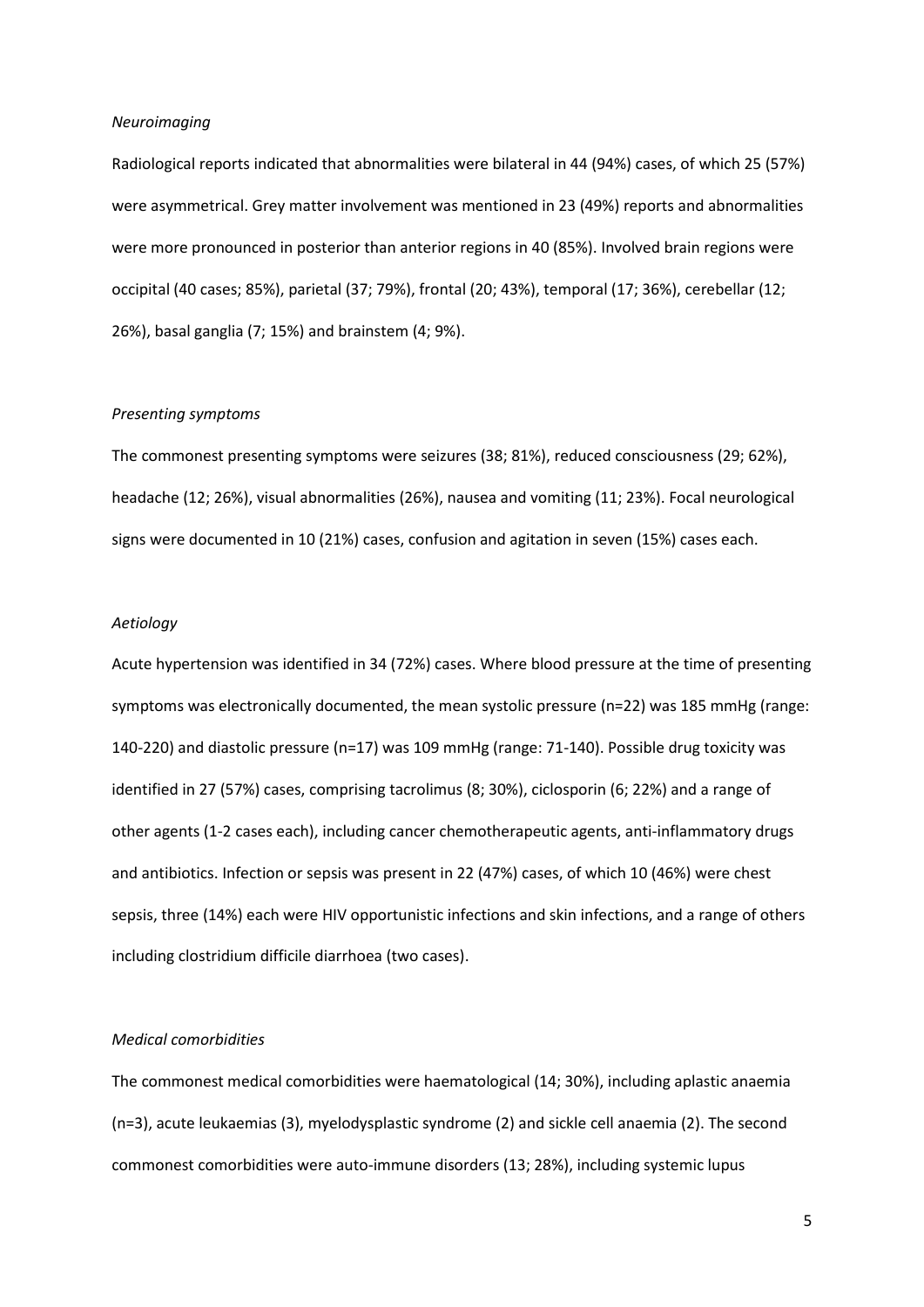erythematosus (5; 38%), sarcoidosis (2; 15%) and autoimmune hepatitis (15%). Chronic liver disease affected 11 (23%) cases and chronic kidney disease 8; (17%), of which 88% required renal replacement therapy. Seven cases were diagnosed with malignancy (15%), four had a history of seizures (9%) and three (6%) cases occurred in pregnancy or post-partum.

### *Management*

The commonest treatments were antiepileptic medication (13 cases; 27%), antihypertensive medication (27%), or a combination (8; 17%). Five cases (11%) received treatment for potential central nervous system infection and in 11% no specific treatment for PRES was provided beyond management of comorbid disorders or withdrawal of the suspected toxic agent.

# *Prognosis*

Seven cases (15%) died during the index hospital admission, one was discharged to palliative care and five died since, a mortality rate of 28% during the follow-up period. Age of death ranged from five to 74 years, with a median of 41 years.

## *Psychiatric contact*

Eighteen (38%) cases had some form of contact with local psychiatric services. This sub-group had a higher median age (44 years), proportion of females (83%) and mortality rate (33%) than the full sample. Psychiatric service contact comprised pre-PRES input (n=7: 15% of all cases), liaison psychiatry referrals during the index admission (21%) and post-PRES input (21%). Median duration of psychiatric service input from PRES onset until discharge was 677 days (range: seven to 3123 days).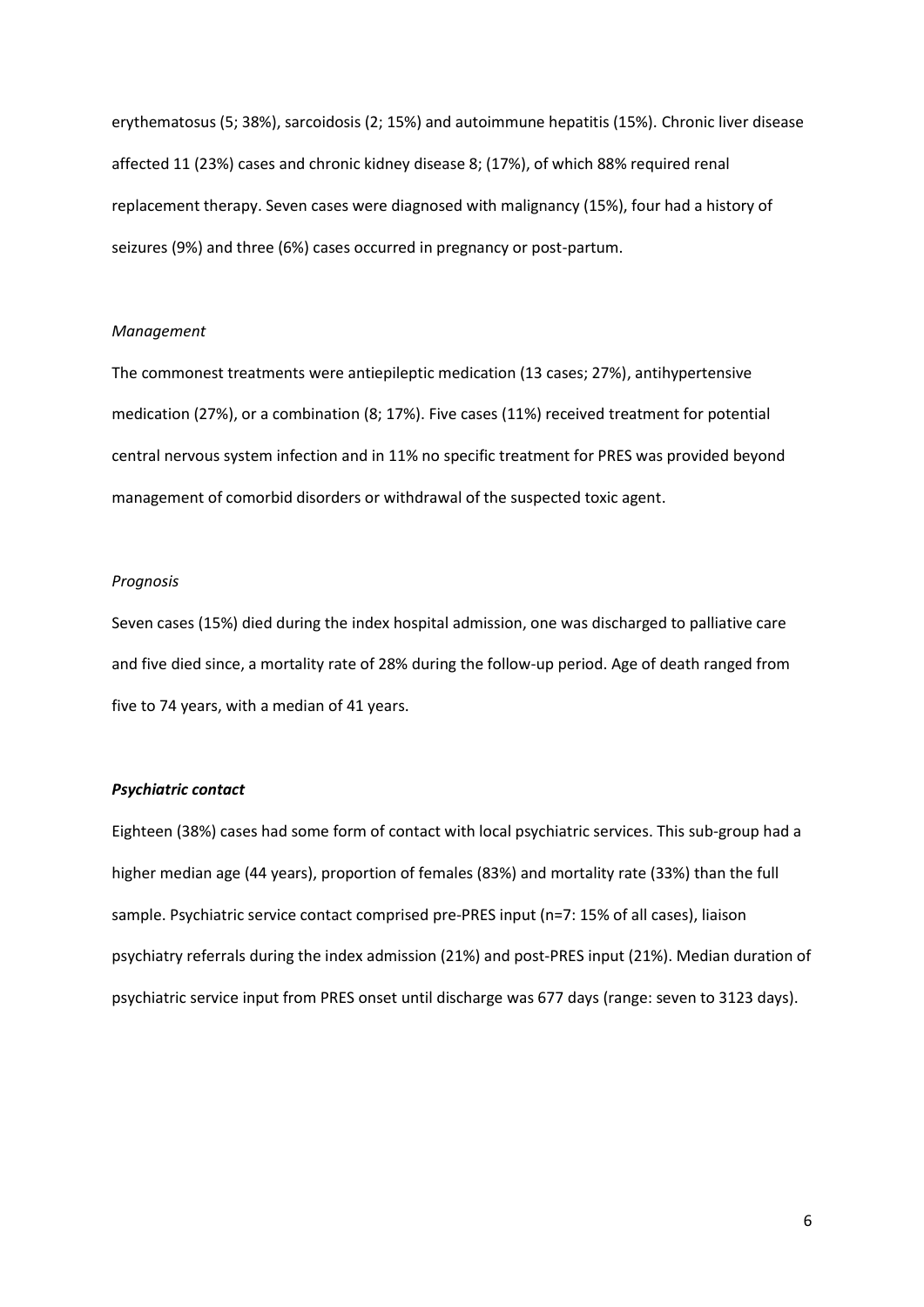#### *Premorbid*

Reasons for psychiatric treatment prior to PRES comprised assessments of low mood and suicidality (29%), regular input from addictions services (29%), mental capacity assessments when refusing dialysis (29%) and routine assessment pre-transplant (14%).

# *Psychiatric PRES symptoms*

Twelve PRES case records (26%) documented mental state abnormalities. These comprised speech disturbance (67%), confusion (58%), agitation (58%), hallucinations (33%), disinhibition (25%), low mood (25%), delusions (17%), bad or vivid dreams (17%), religious preoccupation, self-harm and anxiety (all 8%). Of the 10 cases referred to liaison psychiatry, only one was reviewed for symptoms directly related to PRES and three for symptoms identified once PRES had been treated. The remaining referrals were for an overdose that precipitated the admission (20%), cognitive or mental capacity assessment (20%) or substance use nurse review (20%). The case referred during PRES was reviewed for grandiose and persecutory delusions and auditory hallucinations. The three cases assessed for post-PRES symptoms were referred for (i) agitated depression and suicidality, (ii) low mood and vivid dreams and (iii) advice about antipsychotic medication.

### *Psychiatric symptoms post-PRES admission*

Of the 10 cases receiving psychiatric services post-PRES admission, four were referred for low mood, alongside acute delusions, suicidality, erratic behaviour or reduced oral intake. Four were referred regarding capacity to refuse treatment or self-discharge; in three of these, comorbid addictions were present. Two cases were referred with acute confusion, alongside persecutory delusions or rapid cognitive decline.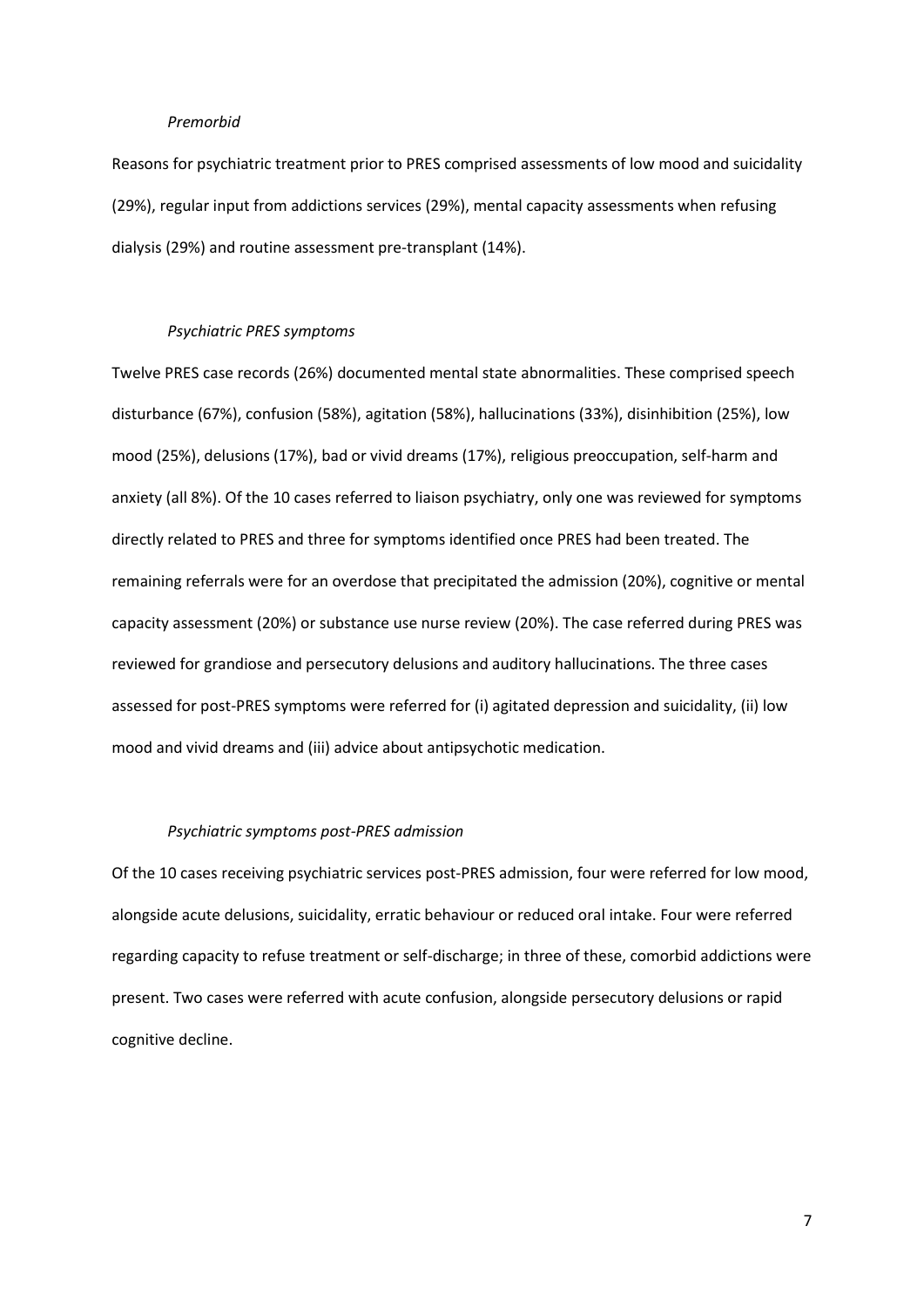#### **Discussion**

Psychiatric symptoms were not reported in all PRES cases, although confusion and agitation were common. However, psychiatric symptoms often arose before, during or following PRES, in keeping with evidence of psychiatric comorbidities in neurological disorders including epilepsy, migraine, stroke and traumatic brain injury. $\{13\}$  The psychiatric sub-group was a median five years older, with a higher proportion of females than the full sample and a higher mortality rate (33% vs 28%).

Physicians treating PRES and liaison psychiatrists must be alert to this comorbidity. Multidisciplinary staff should consider PRES a rare organic differential diagnosis for acute mental state changes, especially alongside neurological signs, hypertension or medical comorbidities. Physicians treating PRES should assess for post-PRES psychiatric symptoms, considering whether liaison, specialist substance use or community psychiatric follow-up could enhance recovery.

Given these rates of psychiatric comorbidity, it is striking that the subject is near-absent from PRES literature, which focuses on neuroimaging, neurological sequelae, treatment and prognosis. This is surprising, given the association between neuropsychiatric symptoms and temporo-limbic network lesions, which are not uncommon in PRES. Despite the term 'reversible,' residual infarcts and subsequent leukomalacia are recognised sequelae of PRES, $\{14\}$  supporting the likelihood of longerterm psychiatric symptoms in a proportion of patients, as is well-recognised for acute neurological disorders such as encephalitis.{11,12}

As expected, this sample had high rates of underlying medical comorbidity. Worldwide, depression prevalence is higher in people with chronic, $\{15\}$  including neurological, $\{16\}$  disorders. In our sample, the commonest reasons for referral were alcohol and intravenous drug addictions, acute psychosis, depression, suicidality and refusing medical treatment due to delirium or agitation. There were few or no referrals for severe anxiety, longstanding psychotic illnesses, bipolar illness, intellectual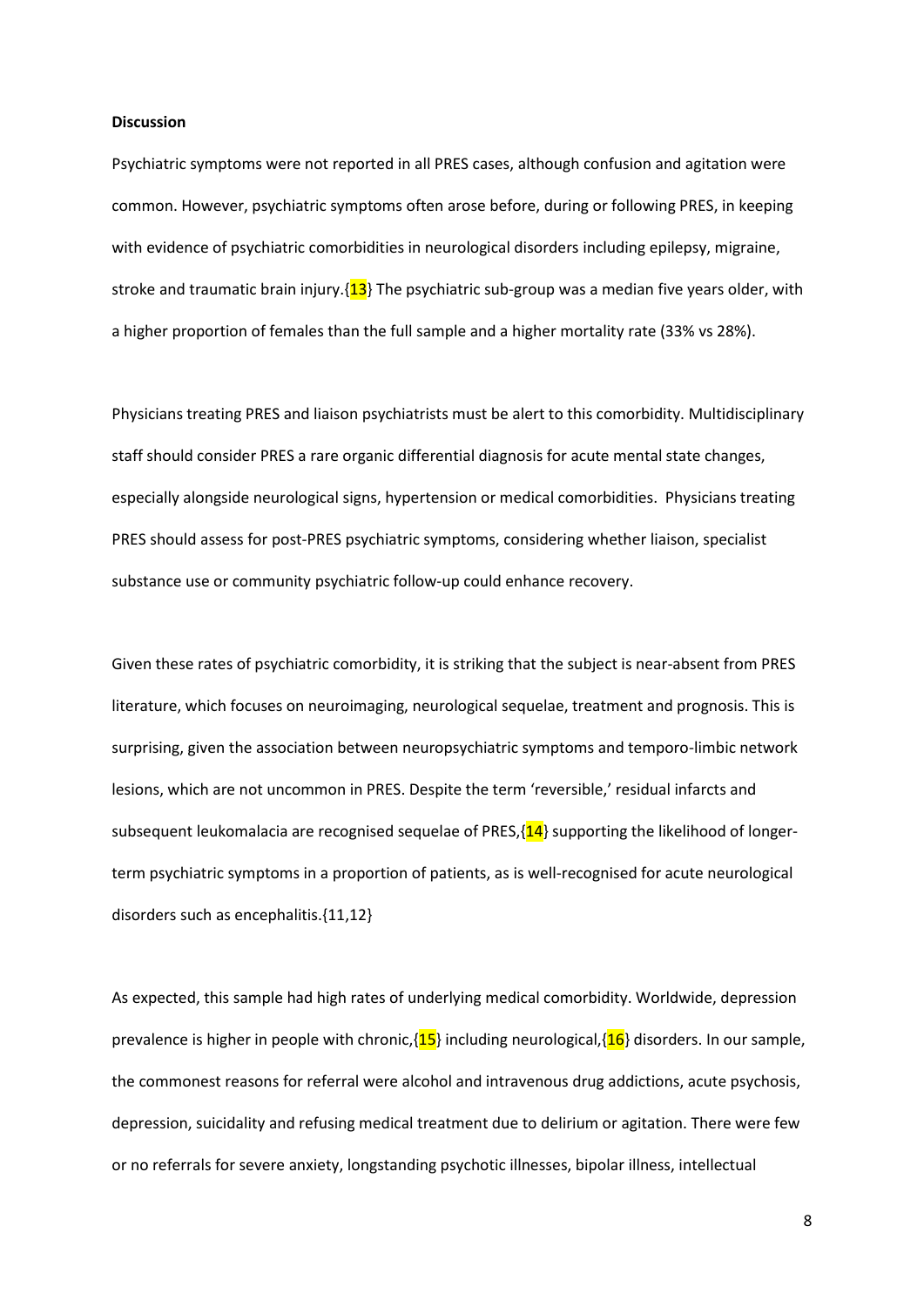disability, personality or eating disorders. Perhaps during critical illness treatment and follow-up, only markedly acute psychiatric symptoms were detected by physicians and referred for assessment. It is not possible to say with certainty the extent to which some psychiatric morbidity pre-dating PRES may have gone undetected. Such morbidity would be expected to be increased over the population baseline in the context of chronic medical illness. The UK National Health Service system provides open access to family practitioners so most moderate to severe mental disorder is recorded. Substance misuse and dependence may however escape the attention of healthcare services.

This first study of its kind provides preliminary support for our clinically-informed hypothesis of elevated psychiatric morbidity in individuals following PRES, which requires more widespread, prospective investigation. A strength of our study is its relatively large sample size, drawn from a broad, diverse, densely-populated region of south-East London, in a teaching hospital with expertise in a range of relevant medical disorders. A limitation is its pragmatic, retrospective audit design, dependent on routinely documented free-text clinical records. Future research and PRES case series should investigate psychiatric comorbidity and sequelae systematically, including the premorbid period, to elaborate on these findings. Perspectives of patients and their carers on individuals' preand post-PRES mental states and longitudinal follow-up of neuropsychiatric outcomes would be particularly informative.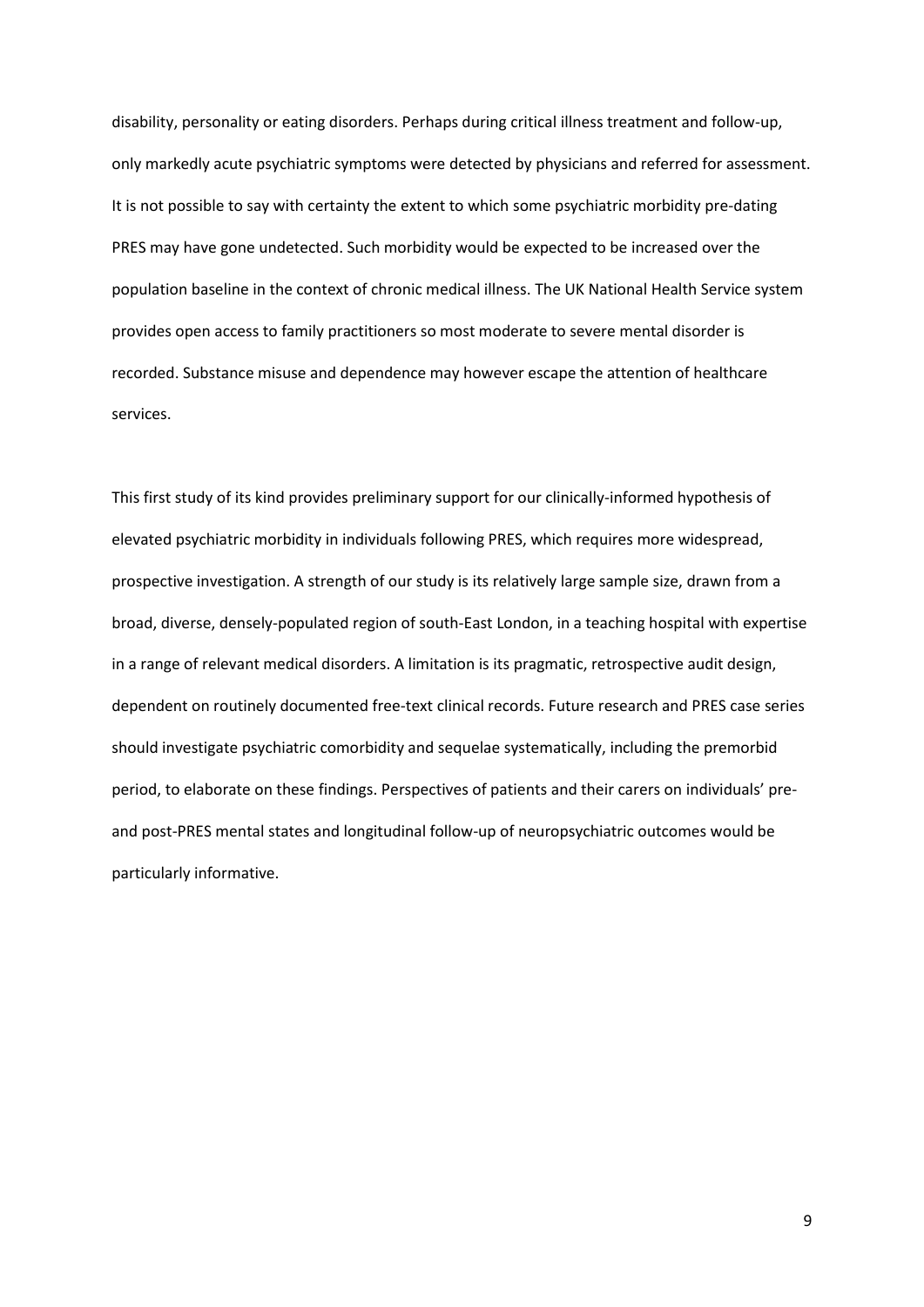#### **REFERENCES**

1 Hategan A, Bourgeois JA: Tacrolimus neurotoxicity and the role of the renin-angiotensin system. J Neuropsych Clin Neurosci 2015; 27:e140-141.

2 Lamar CD, Hurley RA, Taber KH, et al: Sepsis-associated encephalopathy: Review of the neuropsychiatric manifestations and cognitive outcome. J Neuropsych Clin Neurosci 2011; 23:237- 241.

3 Gao B, Lyu C, Lerner A, et al: Controversy of posterior reversible encephalopathy syndrome: what have we learnt in the last 20 years? J Neurol Neurosurg Psychiatry 2018; 89:14-20.

4 Fugate JE, Rabinstein AA: Posterior reversible encephalopathy syndrome: clinical and radiological manifestations, pathophysiology, and outstanding questions. Lancet Neurol 2015; 14:914-925.

5 Legriel S, Pico F, Azoulay E: Understanding Posterior Reversible Encephalopathy Syndrome. In:

Vincent JL, ed. Annual Update in Intensive Care and Emergency Medicine. Berlin: Springer 2011; 631- 653.

6 Liman TG, Siebert E, Endres M: Posterior reversible encephalopathy syndrome. Curr Opin Neurol 2019; 3225-3235.

7 Roth C, Ferbert A: Posterior reversible encephalopathy syndrome: long-term follow-up. J Neurol Neurosurg Psychiatry 2010; 81:773-777.

8 Dalmau J, Gleichman AJ, Hughes EG, et al: Anti-NMDA-receptor encephalitis: case series and analysis of the effects of antibodies. Lancet Neurol 2008; 7:1091-1098.

9 Lennox BR, Tomei G, Vincent S-A, et al: Study of immunotherapy in antibody positive psychosis: feasibility and acceptability (SINAPPS1). J Neurol Neurosurg Psychiatry 2019; 90:365-367.

10 Prüss H, Lennox BR: Emerging psychiatric syndromes associated with antivoltage-gated potassium channel complex antibodies. J Neurol Neurosurg Psychiatry 2016; 87:1242-1247.

11 Dowell E, Easton A, Solomon T: Consequences of encephalitis. Malton, UK: Encephalitis Society 2000.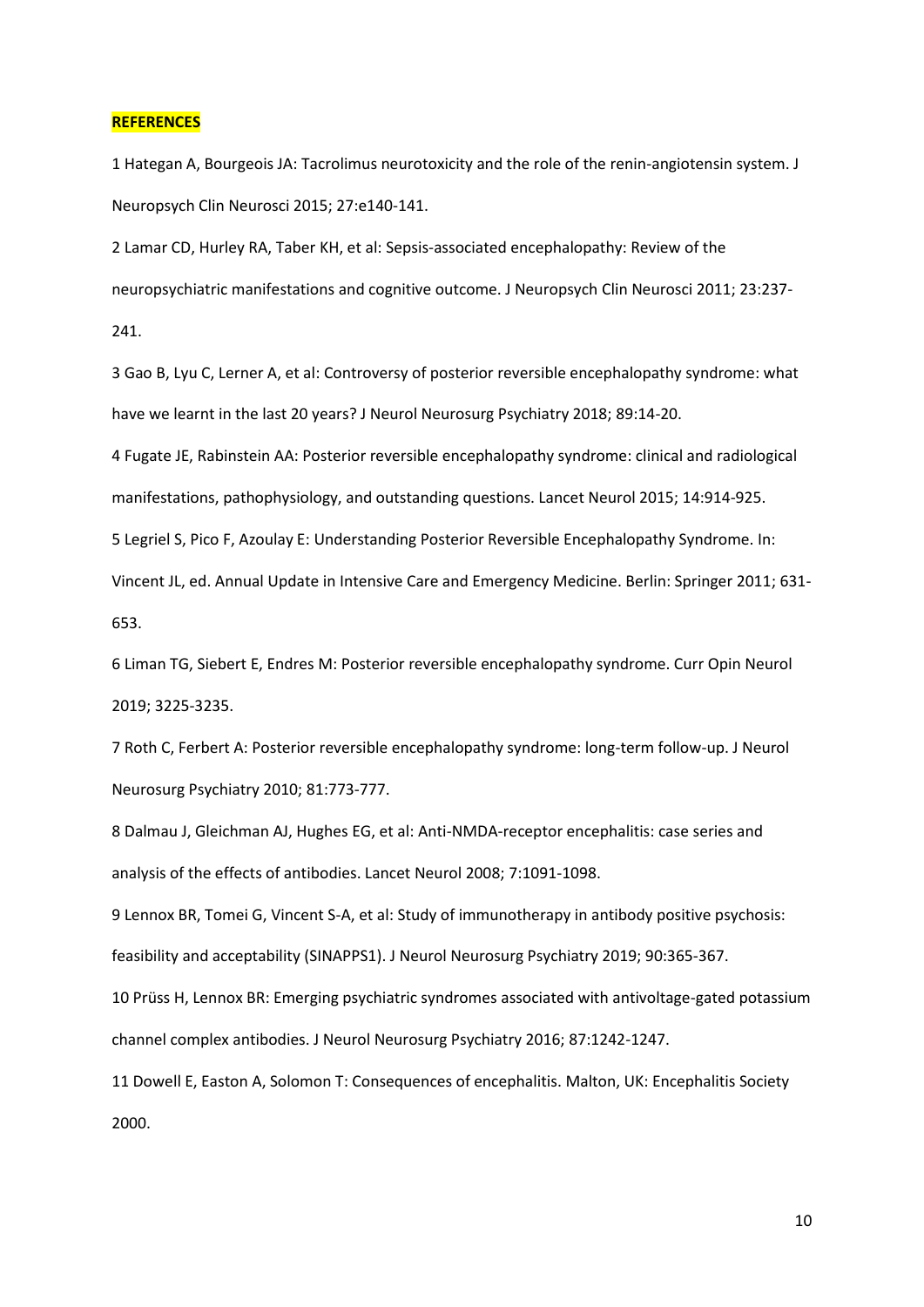12 Granerod J, Davies NWS, Ramanuj PP, et al: Increased rates of sequelae post-encephalitis in individuals attending primary care practices in the United Kingdom: a population-based retrospective cohort study. J Neurol 2017; 264:407-415.

13 Kanner AM: Management of psychiatric and neurological comorbidities in epilepsy. Nat Rev Neurosci 2016; 23:106-116.

14 Lee VH, Wijdicks EFM, Manno EM, et al: Clinical spectrum of reversible posterior

leukoencephalopathy syndrome. Arch Neurol 2008; 65:205-210.

15 Moussavi S, Chatterki S, Verdes E, et al: Depression, chronic diseases, and decrements in health: results from the World Health Surveys. Lancet 2007; 370:851-858.

16 Hesdorffer DC: Comorbidity between neurological illness and psychiatric disorders. CNS Spectr 2016; 21:230-238.